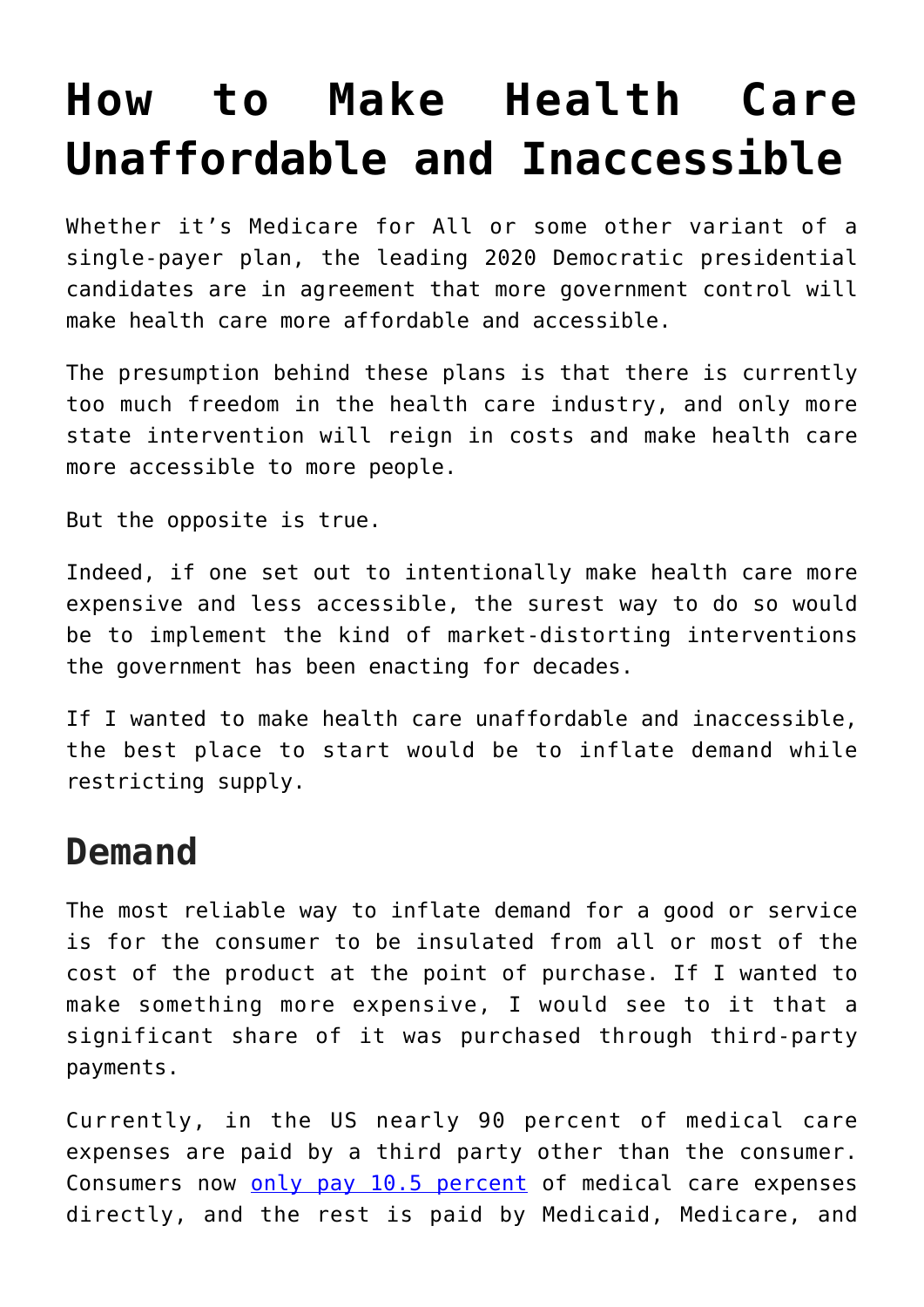insurance companies.

The share of health care expenses being paid by a third party has increased significantly over the past several decades. According to an [analysis by economist Mark Perry:](http://www.aei.org/publication/what-economic-lessons-about-health-care-can-we-learn-from-the-market-for-cosmetic-procedures/)

*almost half (47%) of health care expenditures in 1960 were paid by consumers out-of-pocket, and by 1990 that share had fallen to 20% and by 2009 to only 12%.*

Third-party payment systems destroy normal market forces. People will undoubtedly be less careful shoppers when someone else is picking up the tab. Moreover, for those paying hefty monthly insurance premiums so they pay little out of pocket at the point of service, health insurance plans work as a de facto pre-paid expense. Because we've already paid big premiums and pay little more for the actual medical care, we are incentivized to get our money's worth when we do see a doctor or need a hospital stay.

## **Unnecessary Testing and Treatments: Expensive and Deadly**

When patients are largely insulated from the cost of care at the point of purchase, there will inevitably be a tendency to demand more medical treatment and testing than may be necessary. And because doctors are paid on a fee-for-service basis, they have the incentive to oblige.

[A 2017 study](https://www.ncbi.nlm.nih.gov/pmc/articles/PMC5587107/) published by the Public Library of Science found physicians self-reported that a

*median of 20.6% of overall medical care was unnecessary, including 22.0% of prescription medications, 24.9% of tests, and 11.1% of procedures.*

Such unnecessary care comes with a devastating price tag.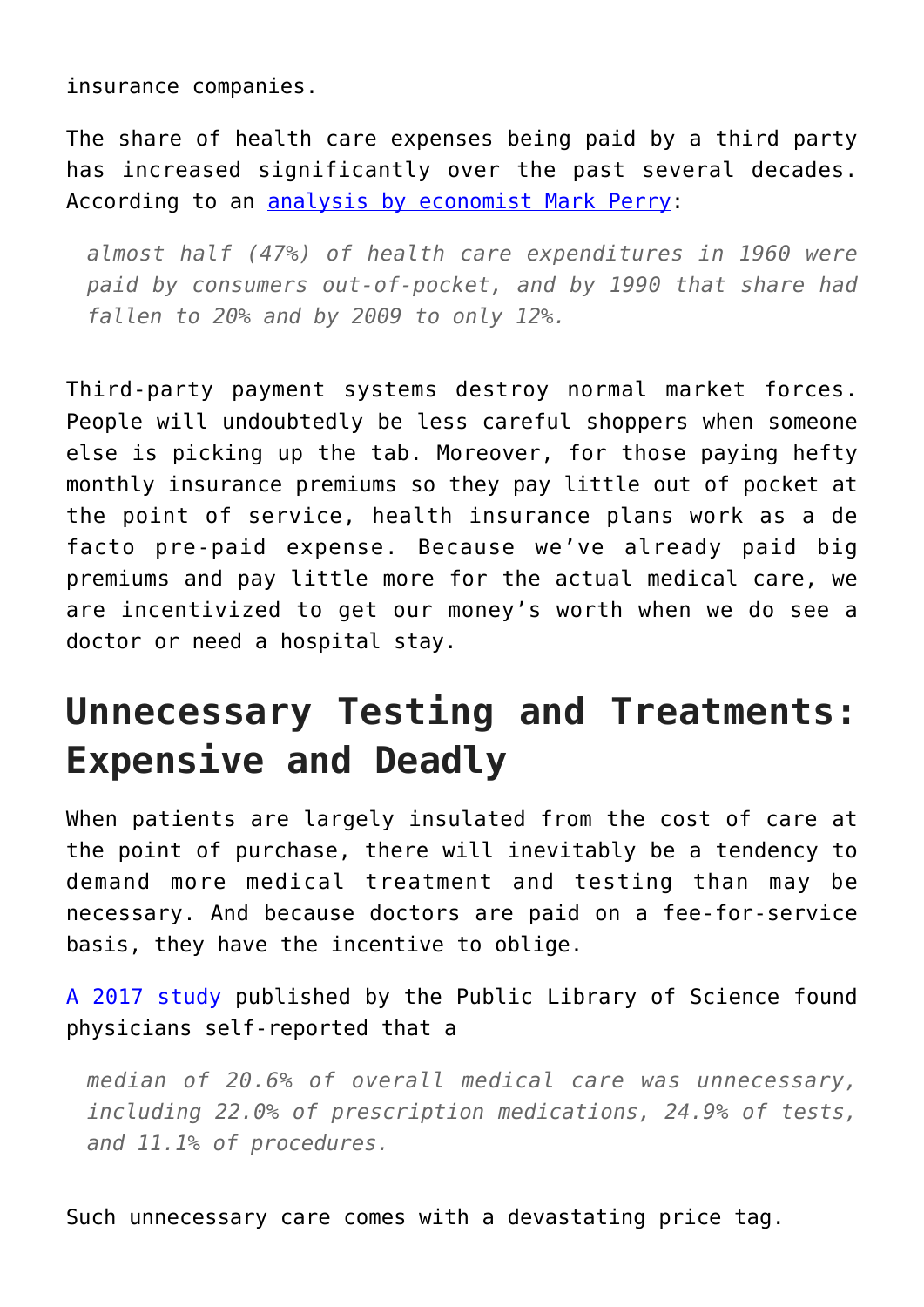*[PBS](https://www.pbs.org/newshour/health/200-billion-perils-unnecessary-medical-tests)* [reported in 2017](https://www.pbs.org/newshour/health/200-billion-perils-unnecessary-medical-tests) that unnecessary care has cost America's health care system at least \$200 billion annually and stunningly generated "mistakes and injuries believed to cause [30,000 deaths each year](http://www.bmj.com/press-releases/2012/10/02/doctors-speak-out-about-unnecessary-care-cost-put-800bn-year)."

More unnecessary care not only means billions in unnecessary costs but also, tragically, tens of thousands of deaths every year.

#### **Health Insurance Costs**

If I wanted to make health insurance more expensive, I would restrict consumer choice, incentivize employers to substitute more generous health benefits for salary, and require all plans to include pricey bells and whistles regardless of whether or not consumers wanted them.

The tax exemption for health insurance incentivizes employers to offer more generous health benefits rather than higher salaries as a form of compensation. Additionally, [federal law](https://www.verywellhealth.com/mandated-health-insurance-benefits-1738931) requires that several services and providers be included in all health insurance plans. States add on dozens more of such mandates. Some estimates say that states have enacted more than [2,000 different coverage mandates](http://www.ncsl.org/research/health/state-ins-mandates-and-aca-essential-benefits.aspx) over the last 30 years.

Forcing people to pay for mandates consumers don't need – drug counseling for non-users or pastoral counseling for atheists, for instance – limits choice and drives up insurance premiums. It's like forcing all car buyers to purchase a Cadillac when many would be happy with  $-$  or can only afford  $-$  a Ford Taurus. Moreover, no two states impose the same set of coverage mandates, restricting consumers' ability to purchase insurance from another state. This narrows the risk pool from a potential national pool of consumers to several smaller risk pools segregated by state.

These factors, however, are not the only ones driving up health insurance premiums. Thanks to Medicaid and Medicare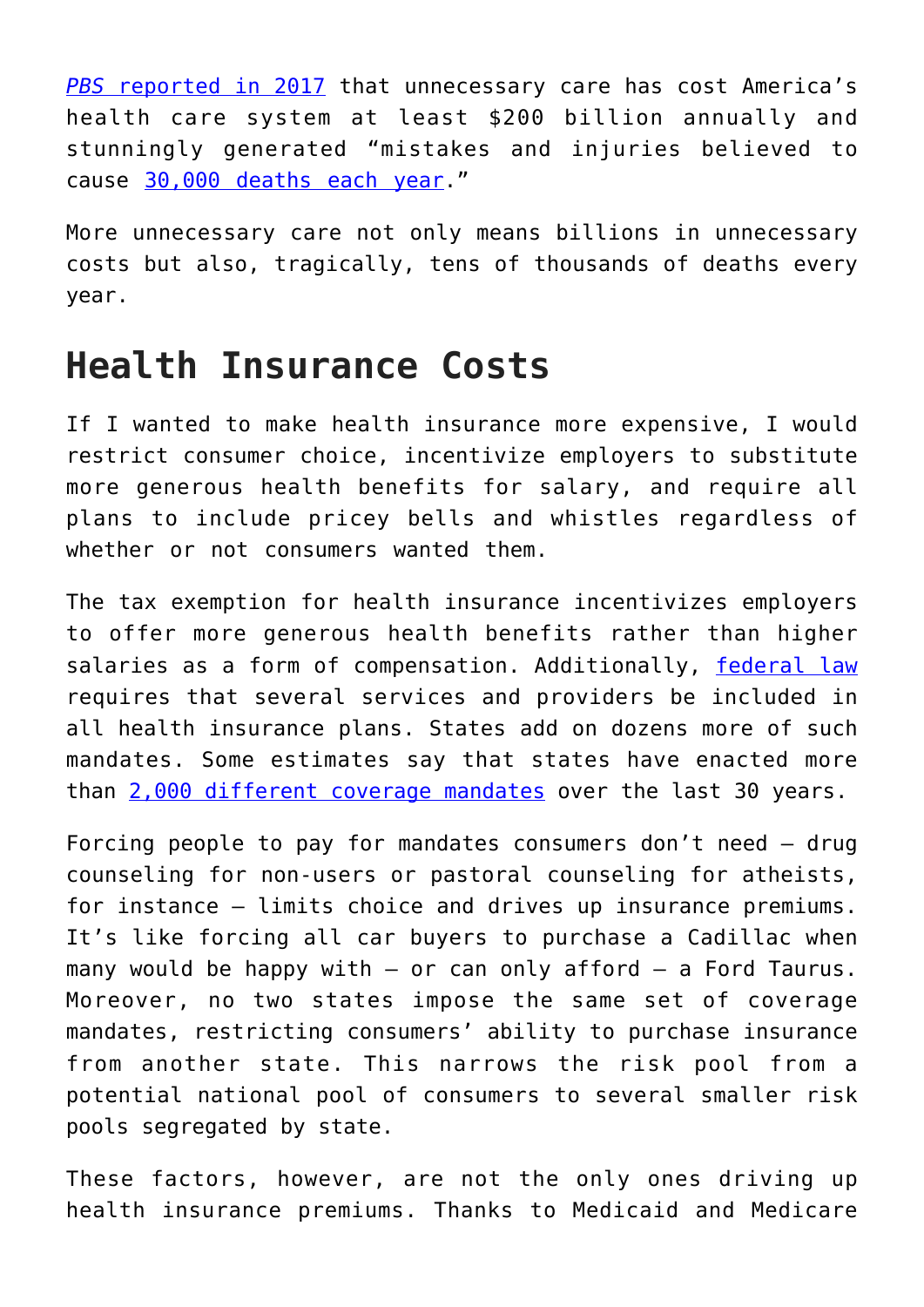offering reimbursement rates to providers well below their costs of services, hospitals and doctors are compelled to engage in cost-shifting by requiring much higher reimbursements from their private insurance patients.

According to the [Centers for Medicare and Medicaid Services](https://www.cms.gov/research-statistics-data-and-systems/statistics-trends-and-reports/nationalhealthexpenddata/nhe-fact-sheet.html) [\(CMS\),](https://www.cms.gov/research-statistics-data-and-systems/statistics-trends-and-reports/nationalhealthexpenddata/nhe-fact-sheet.html) the two programs combined accounted for 37 percent of total national health care expenditures in 2017.

The American Hospital Association, however, calculated that Medicare and Medicaid combined for [\\$77 billion](https://www.aha.org/news/headline/2019-01-03-aha-medicare-medicaid-underpaid-hospitals-768-billion-2017) in "underpayments" to hospitals in 2017, with underpayments being defined as payments lower than the cost of providing care.

Such massive cost-shifting plays a significant role in the rising price of insurance premiums.

## **Supply**

If I wanted to make health care unaffordable and inaccessible, I would make every effort to restrict supply.

On this score, the American Medical Association plays a vital role. As reported by *[The American Conservative](https://www.theamericanconservative.com/articles/the-doctor-monopoly-is-killing-american-patients/)*, "The American Medical Association (AMA) artificially limits the number of doctors, which drives up salaries for doctors and reduces the availability of care."

For more than a hundred years, the AMA has been successfully lobbying governments to enact laws that would restrict the number of new doctors in the country. AMA activities have included dramatically decreasing the number of medical schools across the U.S. and turning the process of becoming a doctor into a monumental feat that "requires navigating a maze of accrediting, licensing, and examining bodies."

The result of such restrictions is a worsening doctor shortage that is "bad for patients and the country" but "definitely good for doctors' pay."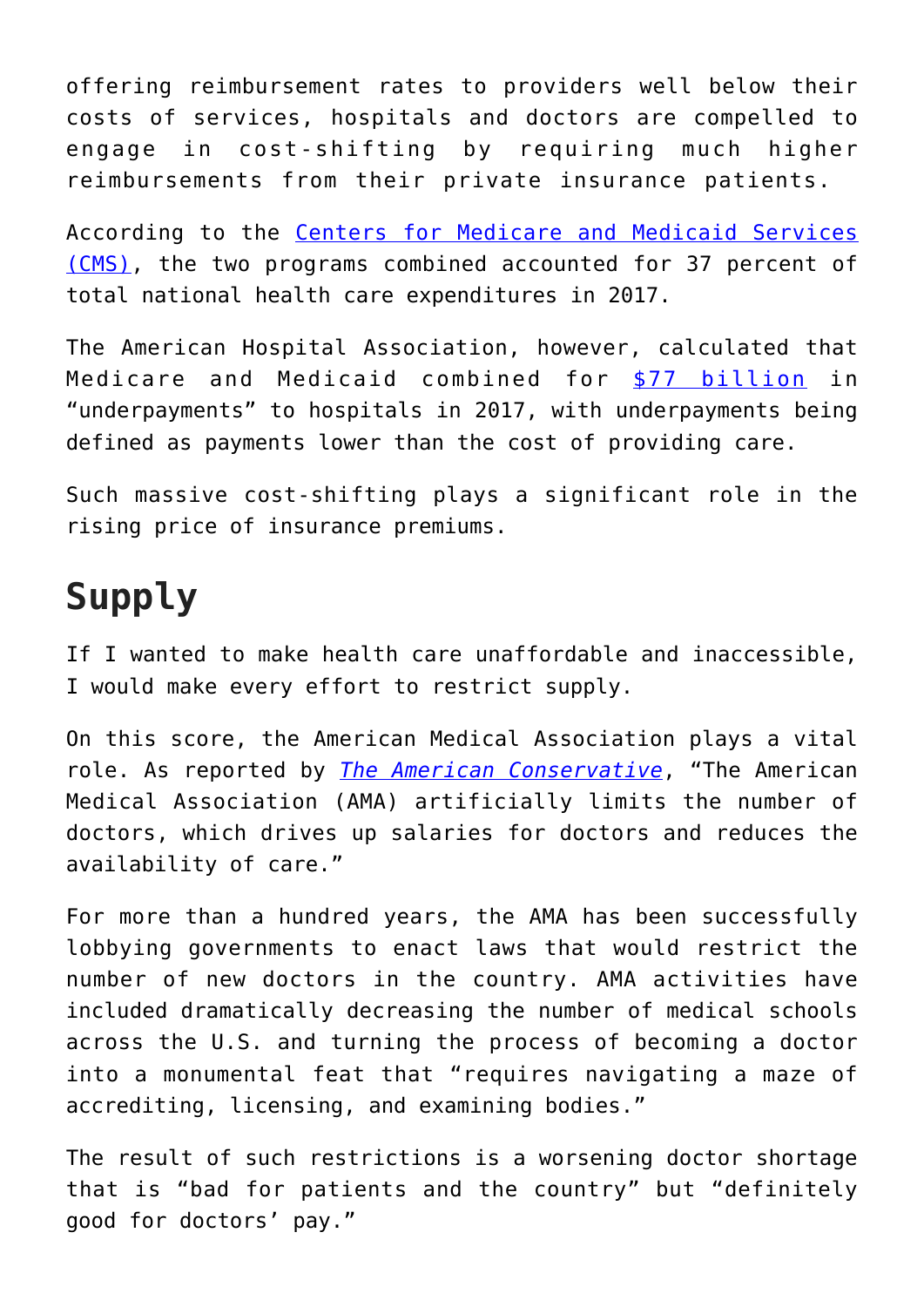The United States could see a shortage of up to 120,000 physicians by 2030, which would affect patient care across the nation, according to a 2018 report [published by the AAMC](https://news.aamc.org/press-releases/article/workforce_report_shortage_04112018/) [\(Association of American Medical Colleges\).](https://news.aamc.org/press-releases/article/workforce_report_shortage_04112018/)

And it may be worse than that. In a 2016 survey by the Physicians Foundation, 46.8 percent of survey respondents are considering an early retirement for reasons unrelated to age or physical health. Combine these shortages with the added stress on the system of the aging baby boomer generation, and access to care could reach crisis levels.

# **Government Restrictions on Facilities and Providers**

Another key player in restricting the supply of medical care is Certificate of Need (CON) laws. CON laws, which are still active in 35 states plus DC,

*require providers to first seek permission before they may open or expand their practices or purchase certain devices or new technologies,*

#### as the Mercatus Center at George Mason University describes.

*The applicant must prove that the community "needs" the new or expanded service, and existing providers are invited to challenge a would-be competitor's application.*

For instance, in my home state of [North Carolina,](https://www.mercatus.org/system/files/north_carolina_state_profile.pdf) home of some of the nation's most restrictive CON laws, Mercatus estimates these restrictions drive up health care spending by more than \$200 per capita per year and have deprived the state of more than 50 hospitals that would exist now absent the CON restrictions.

Yet another avenue for restricting the supply of medical care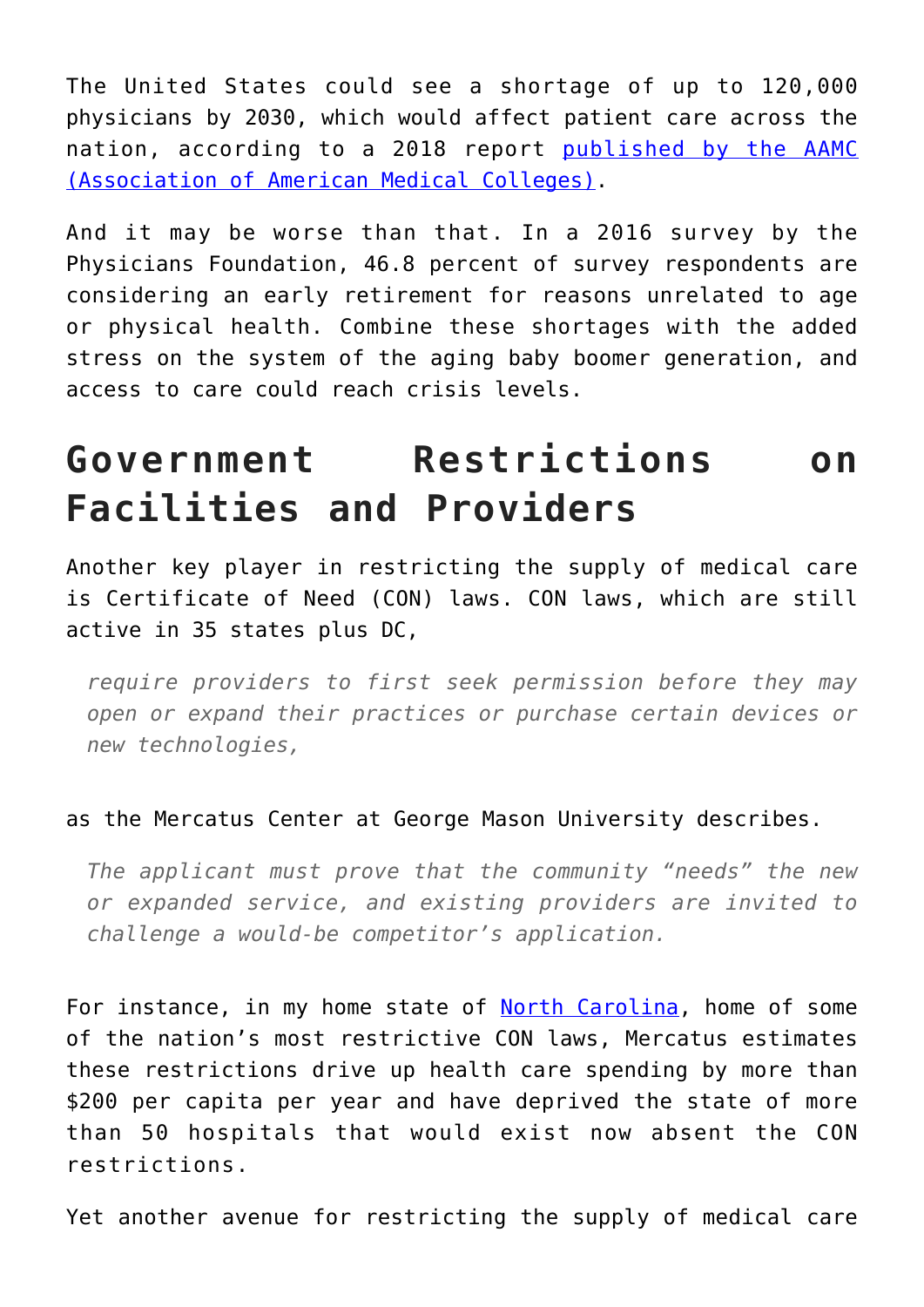is scope of practice limitations. As discussed in a [2018](https://www.forbes.com/sites/adammillsap/2018/06/19/its-time-to-expand-scope-of-practice-laws/#5254a8a62c64) *[Forbes](https://www.forbes.com/sites/adammillsap/2018/06/19/its-time-to-expand-scope-of-practice-laws/#5254a8a62c64)* [article](https://www.forbes.com/sites/adammillsap/2018/06/19/its-time-to-expand-scope-of-practice-laws/#5254a8a62c64),

*Scope of practice laws, or SOPs, specify the tasks members of different occupations can perform, as well as the level of oversight required. They vary by state and occupation.*

When certain tasks require a certified physician, for instance, the cost of that service is higher than if a nurse practitioner performed it because of the physician's higher salary and opportunity costs.

*Forbes* highlighted research showing that health care costs are lower in states that allow nurse practitioners to do more. Specifically, the article notes a study that found

*the price of [child well-care](http://www.ncqa.org/report-cards/health-plans/state-of-health-care-quality/2017-table-of-contents/child-well-care-visits) visits is 3% to 16% less in states where nurse practitioners are free to work independently. Other research finds that eliminating restrictions on nurse practitioners would result in annual savings of \$543 million nationwide in emergency room use for ambulatory care-sensitive situations.*

#### **Creating Monopsony Power for Hospitals**

If I wanted to make health care unaffordable and inaccessible, I would create policies that encouraged the consolidation of hospitals and providers into large networks.

Provisions in Obamacare did exactly that, creating incentives for hospitals to merge and to acquire physician practices. As *US News & World Report* [pointed out](https://www.usnews.com/opinion/articles/2016-08-11/obamacare-gave-rise-to-the-health-care-mergers-its-advocates-oppose) in [2016,](https://www.usnews.com/opinion/articles/2016-08-11/obamacare-gave-rise-to-the-health-care-mergers-its-advocates-oppose) Obamacare was "specifically designed to foment such consolidation" and,

*[n]o part of health care was supposed to be spared – doctors, hospitals, insurers, pharmaceutical companies and others were*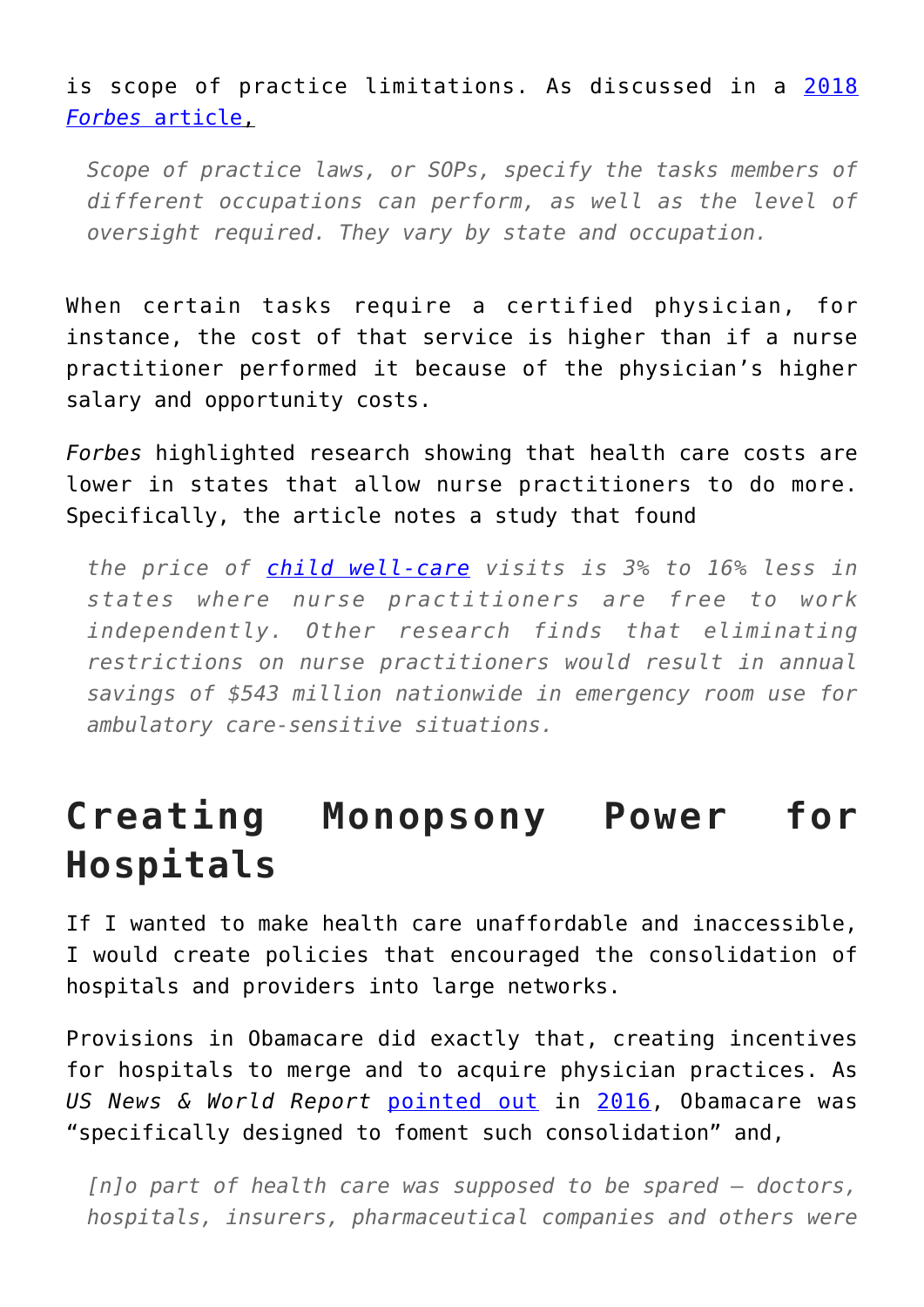*given regulatory and financial incentives to merge.*

In that regard, Obamacare has been a success. A [2018 study](https://www.ncci.com/Articles/Pages/II_Insights_QEB_Impact-of-Hospital-Consolidation-on-Medical-Costs.aspx) [published by the National Council on Compensation Insurance](https://www.ncci.com/Articles/Pages/II_Insights_QEB_Impact-of-Hospital-Consolidation-on-Medical-Costs.aspx) [\(NCCI\)](https://www.ncci.com/Articles/Pages/II_Insights_QEB_Impact-of-Hospital-Consolidation-on-Medical-Costs.aspx) determined that 2017 was a record year for hospital mergers and acquisitions. The study also noted:

*In addition to mergers, hospitals are also buying up provider practices. Between 2015 and 2016, hospitals acquired 5,000 physician practices.*

When based on market forces, such consolidation can frequently lead to greater efficiencies and lower prices for consumers. But as the NCCI study found, this hasn't been the case with hospital consolidation.

According to the study, the operating costs of providing care have fallen, but the research also showed

*that hospital mergers increase the average price of hospital services by 6%-18%.*

Larger provider networks mean greater bargaining power with private insurance companies. The hospital can become a regional monopsony – the term economists use for the single purchaser of a good or service.

As such, these larger hospital systems can command higher reimbursement rates from insurers, because the insurers fear losing out on what is oftentimes the sole provider in a geographic area.

## **Government Intervention Means More Bureaucracy**

Finally, if I wanted to make health care unaffordable and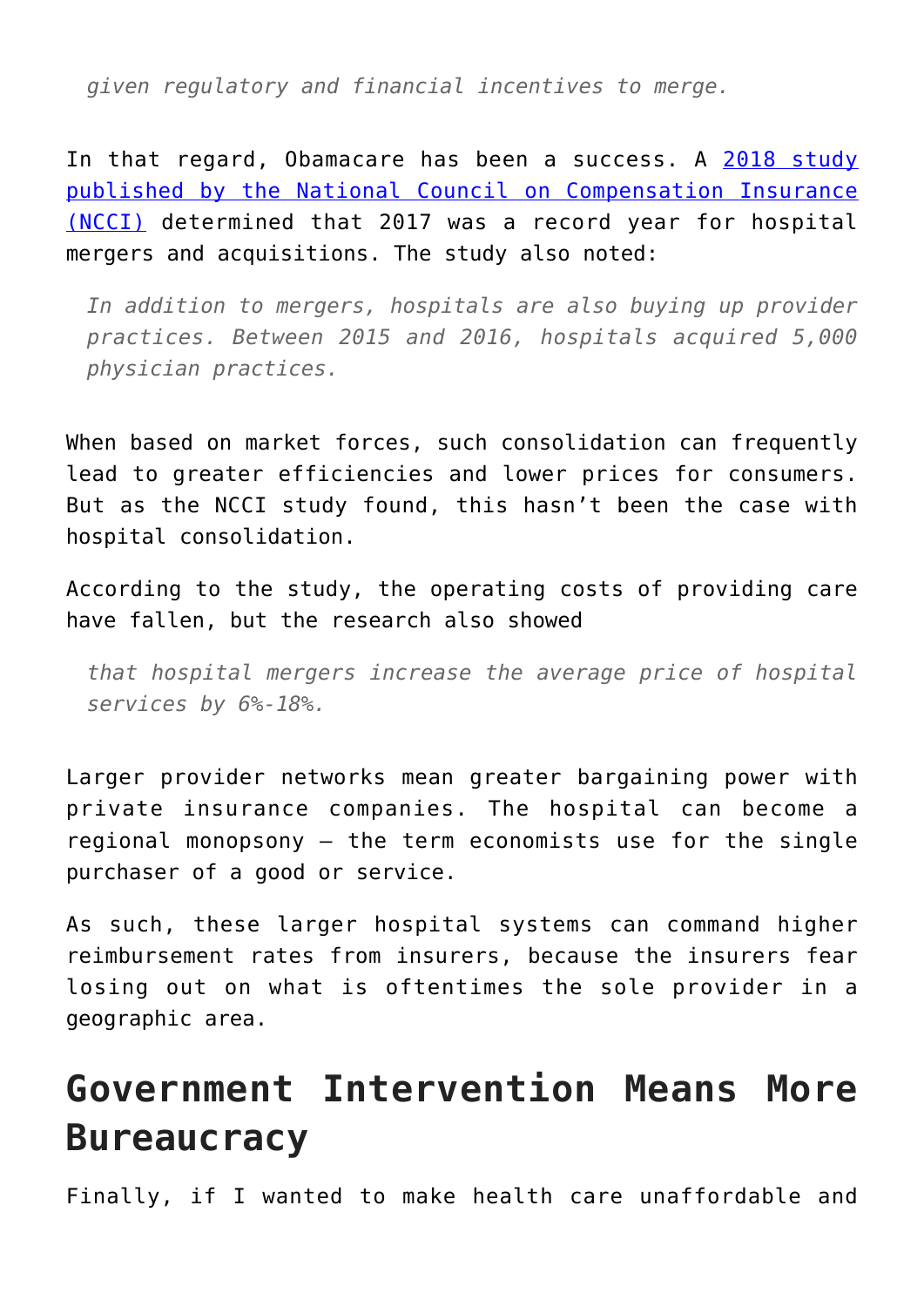inaccessible, I would encourage greater government intervention as a means to increase compliance costs and bureaucracy.

When a good or service is rationed according to government administration rather than market forces, a spike in administrative costs will naturally follow.

The number of health care administrators [grew by](https://www.athenahealth.com/insight/expert-forum-rise-and-rise-healthcare-administrator) [3,200](https://www.athenahealth.com/insight/expert-forum-rise-and-rise-healthcare-administrator) [percent f](https://www.athenahealth.com/insight/expert-forum-rise-and-rise-healthcare-administrator)rom 1975 to 2010. Compare that to the 150 percent growth of physicians during that time, a rate that largely tracked population growth in general.

The growing number of administrators is driven by ever more complex regulations. The regulations are often inspired by government cost control measures put in place to rein in prices set spiraling by previous government interventions.

We are told that "something" must be done to make health care in America more affordable and accessible for more people.

But what if that "something" being proposed is just more of the same of what is causing ballooning health care prices and shortages in the first place?

The trouble with the health care industry is not too much freedom and a lack of state meddling. Indeed, if a person set out to intentionally make health care unaffordable and inaccessible, they could find few better paths than the one the US government set out on decades ago.

By opposing government programs like Obamacare and Medicare for All, libertarians are accused of opposing affordable care for millions of citizens. But the opposite is the case. Instead of arguing over the next government program to address the problems in health care caused by previous government intervention, we should instead be making the case for why freeing the health care market from state interference is the best way to make health care more affordable and accessible